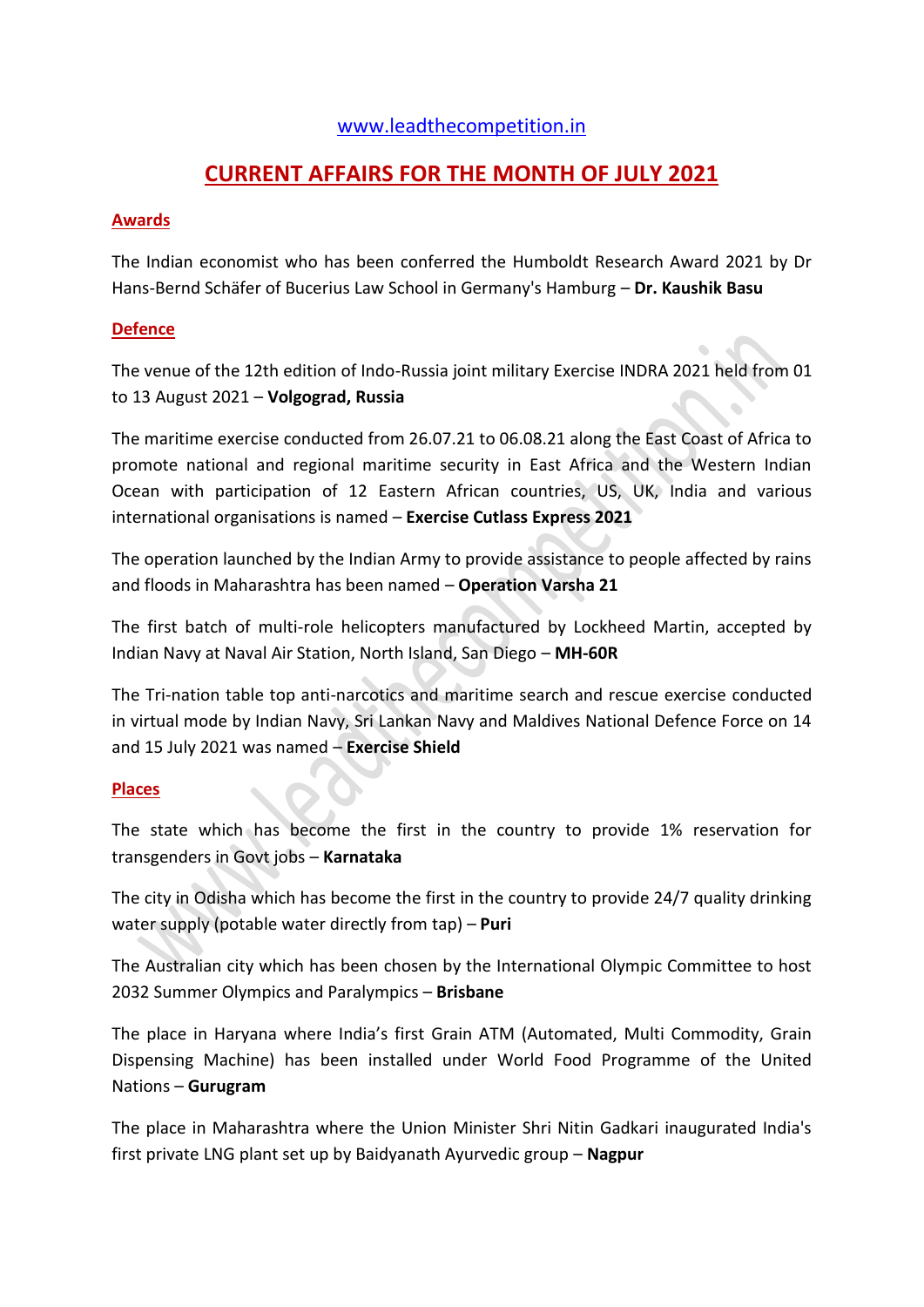### **Sports**

The former badminton player and the first Indian to win a badminton title abroad who passed away on 28.07.2021 – **Shri Nandu Natekar**

The former Indian cricketer and part of 1983 World Cup winning team who passed away on 13.07.2021 – **Yashpal Sharma**

The Indian sportspersons who have been chosen to be flag bearers of the Indian contingent at 2021 Tokyo Olympics – **Mary Kom and Manpreet Singh**

The Indian para high jumper who has been chosen to be India's flag bearer at Tokyo Paralympics to be held in August 2021 – **Mariyappan Thangavelu**

The swimmer from Gujarat who has become the first woman from India to qualify for swimming at the Olympics (100 m backstroke) – **Maana Patel**

The athlete from Indian Navy who has become the first Indian male to qualify for the 400 m hurdles at the Olympics (Tokyo Olympics) – **MP Jabir**

The Indo-American chess prodigy from New Jersey who has become the youngest to qualify as a grandmaster, at the age of 12 years 4 months and 25 days, beating Sergey Karjakin's record of 2003 – **Abhimanyu Mishra**

### **Persons – Appointments etc.**

The Minister of Home Affairs of Karnataka who has been chosen to be the new Chief Minister of Karnataka – **Shri B.S. Bommai**

The new Deputy Leader of Rajya Sabha succeeding Shri Piyush Goyal who has been appointed the leader of Rajya Sabha – **Shri Mukhtar Abbas Naqvi**

The Union Minister who has been appointed the Leader of the House in Rajya Sabha succeeding Shri Thawarchand Gehlot – **Shri Piyush Goyal**

The political leader from Nepali Congress who has been appointed the new Prime Minister of Nepal replacing Shri KP Sharma Oli of CPN(UML) – **Shri Sher Bahadur Deuba**

The BJP MLA from Khatima constituency who has been appointed the Chief Minister of Uttarakhand succeeding Shri Tirath Singh Rawat – **Shri Pushkar Singh Dhami**

The Indian born aeronautical engineer who has been chosen to fly to the edge of the space in Virgin Galactic's SpaceShip Two Unity along with the company's founder Sir Richard Branson – **Sirisha Bandla**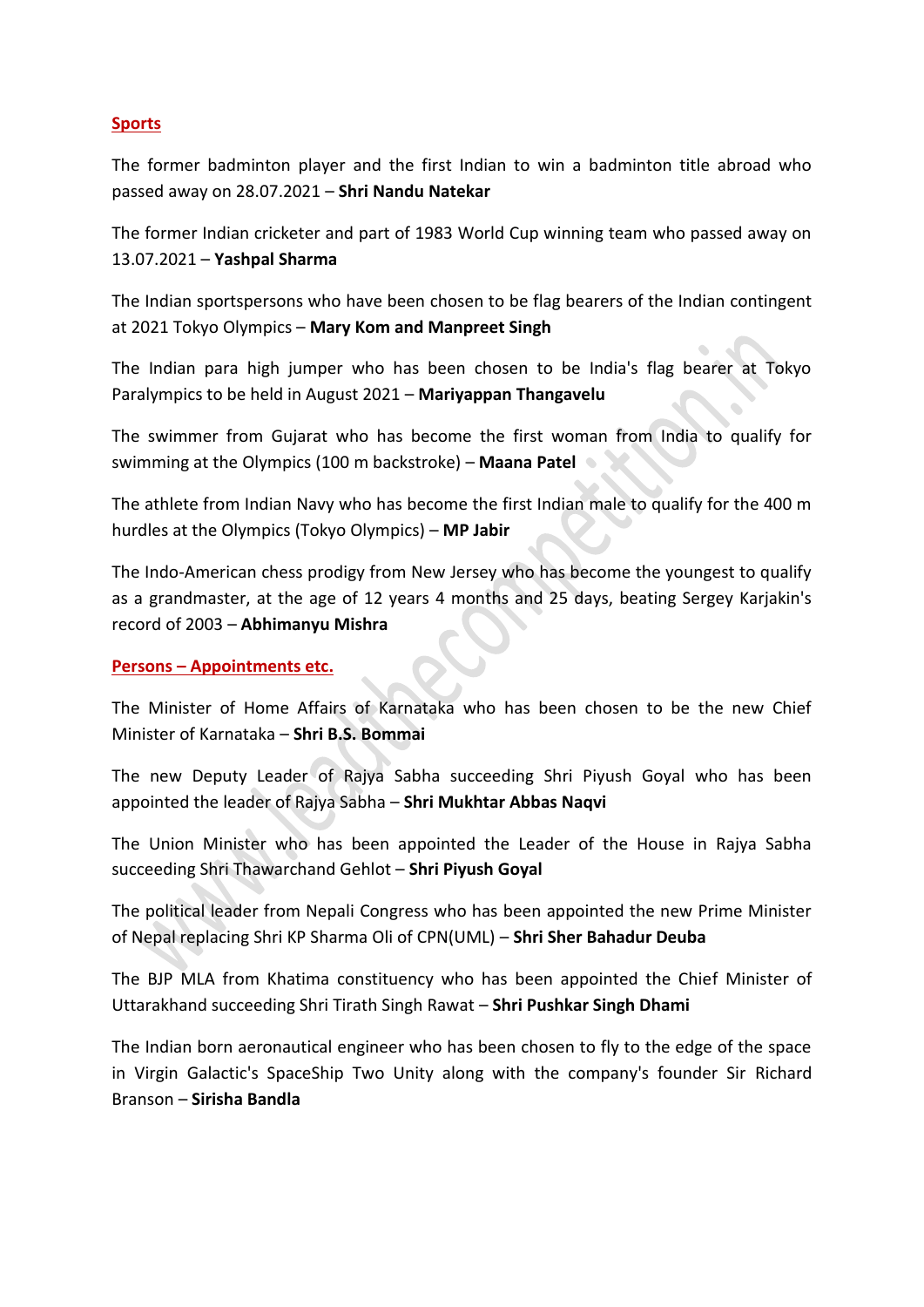### **Persons – Obituaries**

The 2019 Nari Shakti Puraskar recipient from Kollam in Kerala famous for deciding to continue her education at the age of 105 years, who passed away on 23 July 2021 – **Bhageerathi Amma**

The National Award winning TV, theatre and film actress who passed away on 16 July 2021 – **Surekha Sikri**

The Pulitzer Prize winning Indian journalist from Reuters who was killed during a battle between the Taliban and Afghan Special Forces on 15.07.2021 – **Danish Siddiqui**

The renowned Ayurveda physician of Kotakkal Arya Vaidyashala, Kerala who passed away on 10.07.2021 – **Dr. P.K. Warrier**

The veteran Congress leader and six times (for 21 years) former Chief Minister of Himachal Pradesh and former Union Minister who passed away on 08.07.2021 – **Shri Virbhadra Singh**

**Official Cheer Song of India for Tokyo Olympics 2021**

Title: Hindustani Way

Music Composer: AR Rahman

Performed by: Ananya Birla

Launched by: Shri Anurag Thakur, Union Minister of Sports and Youth Affairs

#### **New Governors**

| <b>State</b>            | <b>Governors</b>                 |  |
|-------------------------|----------------------------------|--|
| Karnataka               | <b>Shri Thawarchand Gehlot</b>   |  |
| Madhya Pradesh          | Shri Mangubhai Chhaganbhai Patel |  |
| Mizoram                 | Shri Hari Babu Kambhampati       |  |
| <b>Himachal Pradesh</b> | Shri Rajendra Viswanath Arlekar  |  |
| Goa                     | Shri S. Sreedharan Pillai        |  |
| Tripura                 | Shri Satyadeo Narayan Arya       |  |
| Jharkhand               | Shri Ramesh Bais                 |  |
| Haryana                 | Shri Bandaru Dattatreya          |  |
| <b>Tamil Nadu</b>       | Shri Ravi Shankar Prasad         |  |

**Dilip Kumar (Mohammad Yusuf Khan)**

11.12.1922 to 07.07.2021

Birth place: Peshawar

Debut film: Jwar Bhata (1944)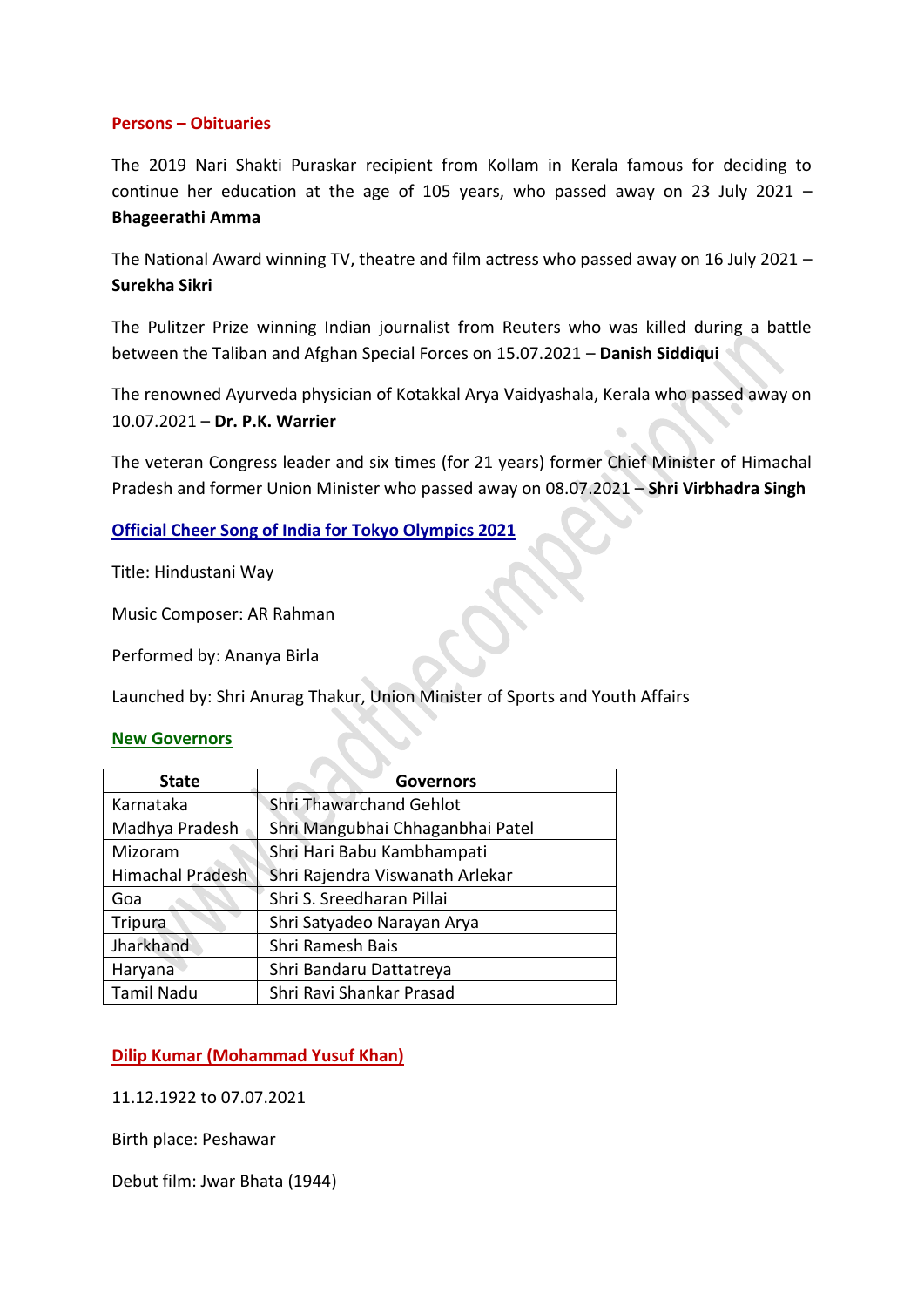Member of Parliament (Rajya Sabha) from 2000 to 2006

### **Awards**

Padma Bhushan (1991), Padma Vibhushan (2015), Dadasaheb Phalke Award (1994)

Nishan-e-Imtiaz, the highest civilian award of Pakistan (1998), 8 Filmfare Awards for the Best Actor including the first in 1954 for his role in Daag

### **Copa America 2021**

Organised by: **CONMEBOL**

Venue: **Brazil**

Winners: **Argentina**

Runners-up: **Brazil**

Best player: Lionel Messi

Fair play award: Brazil

#### **UEFA EURO 2020**

Organised by: **UEFA**

Venues: 11 cities in 11 countries

Winners: **Italy**

Runners-up: **England**

Best player: Gianluigi Donnarumma (Italy)

Golden Boot: Cristiano Ronaldo

# **Important Days of July**

| International Day of Co-operatives: 03 July 2021    |  |  |  |
|-----------------------------------------------------|--|--|--|
| Designated by: United Nations General Assembly      |  |  |  |
| First observed: 1993                                |  |  |  |
| Theme: Rebuild Better Together                      |  |  |  |
| World Population Day: 11 July 2021                  |  |  |  |
| Designated by: United Nations Development Programme |  |  |  |
| First observed: 1989                                |  |  |  |
| World Youth Skills Day: 15 July 2021                |  |  |  |
| Designated by: UNESCO                               |  |  |  |
| First observed: 2015                                |  |  |  |
| Theme: Reimagining Youth Skills Post-Pandemic       |  |  |  |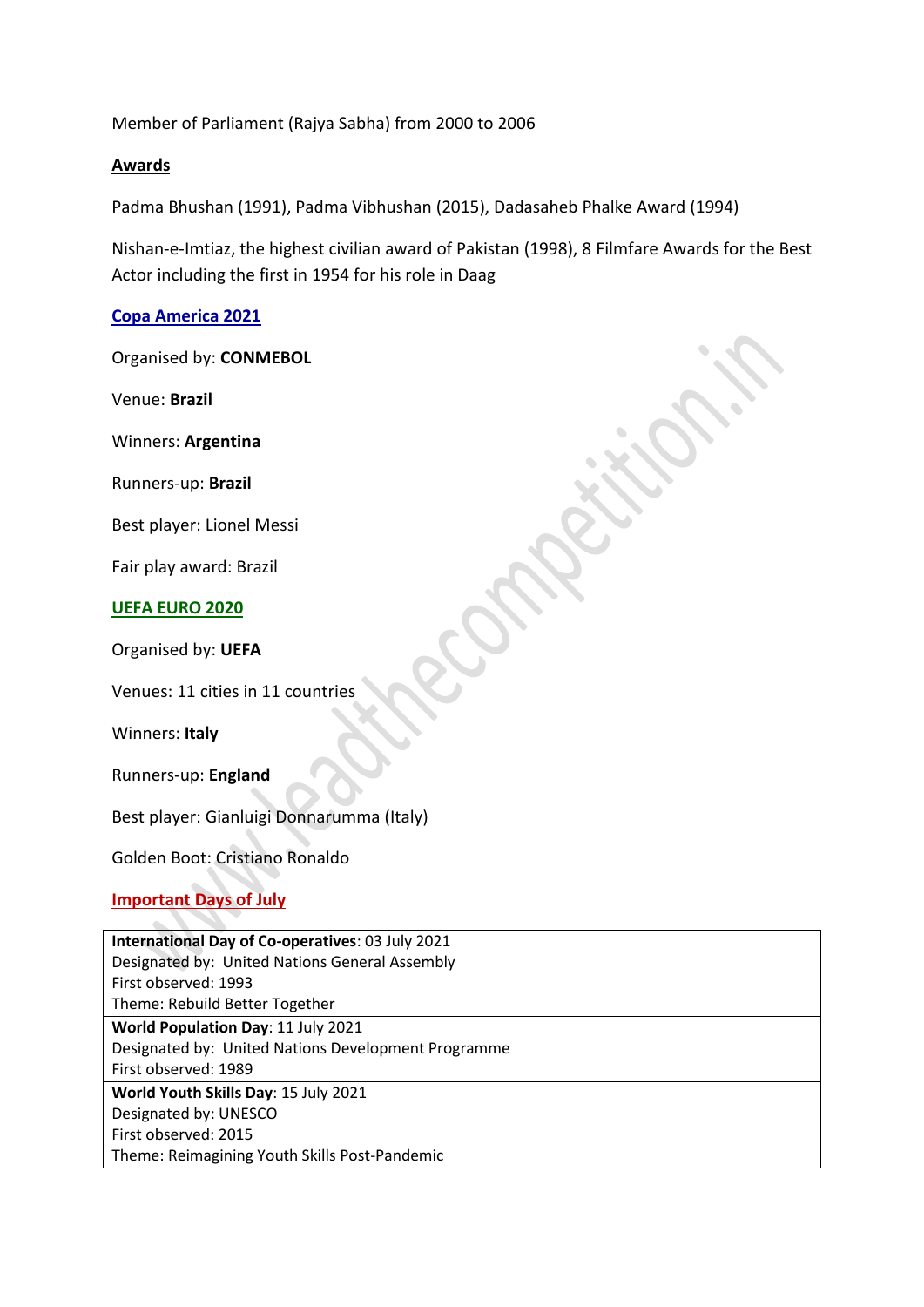**Nelson Mandela International Day**: 18 July 2021 Designated by: UN General Assembly First observed: 2010 Theme: One Hand Can Feed Another

**World Hepatitis Day**: 28 July 2021 Designated by: World Health Organisation First observed: 2008 Theme: Hepatitis Can't Wait

**International Tiger Day**: 29 July 2021 Designated by: St Petersburg Tiger Summit First observed: 2010 Theme: Their survival is in our hands **World Day against Trafficking in Persons**: 30 July 2021

Designated by: United Nations General Assembly First observed: 2014 Theme: Victims' voices lead the way

# **UNESCO: World Heritage Sites - New inclusions from India**

Kakatiya Rudreshwara, popularly known as Ramappa Temple located in Palampet village of Mulugu district of Telangana.

Ancient city Dholavira, the southern centre of the Harappan Civilization, on the island of Khadir in Gujarat.

### **Cannes Film Festival Award 2021**

Palme d'Or: **Julia Ducournau** for "Titane" (France)

Grand Prix: Shared by Ashgar Farhadi for "A Hero" (Iran) and Juho Kuosmanen for "Compartment No.6" (Finland)

Best Director: **Leos Carax** for "Annette" (France)

Best Actress: **Renate Reinsve** for "Worst Person in the World" (Norway)

Best Actor: **Caleb Landry Jones** for "Nitram" (US)

### **AIFF Awards 2020-21**

AIFF Men's Footballer of the Year: **Sandesh Jhingan**

AIFF Men's Emerging Footballer of the Year: **Suresh Singh Wangjam**

AIFF Women's Footballer of the Year: **Bala Devi**

AIFF Women's Emerging Footballer of the Year: **Manisha Kalyan**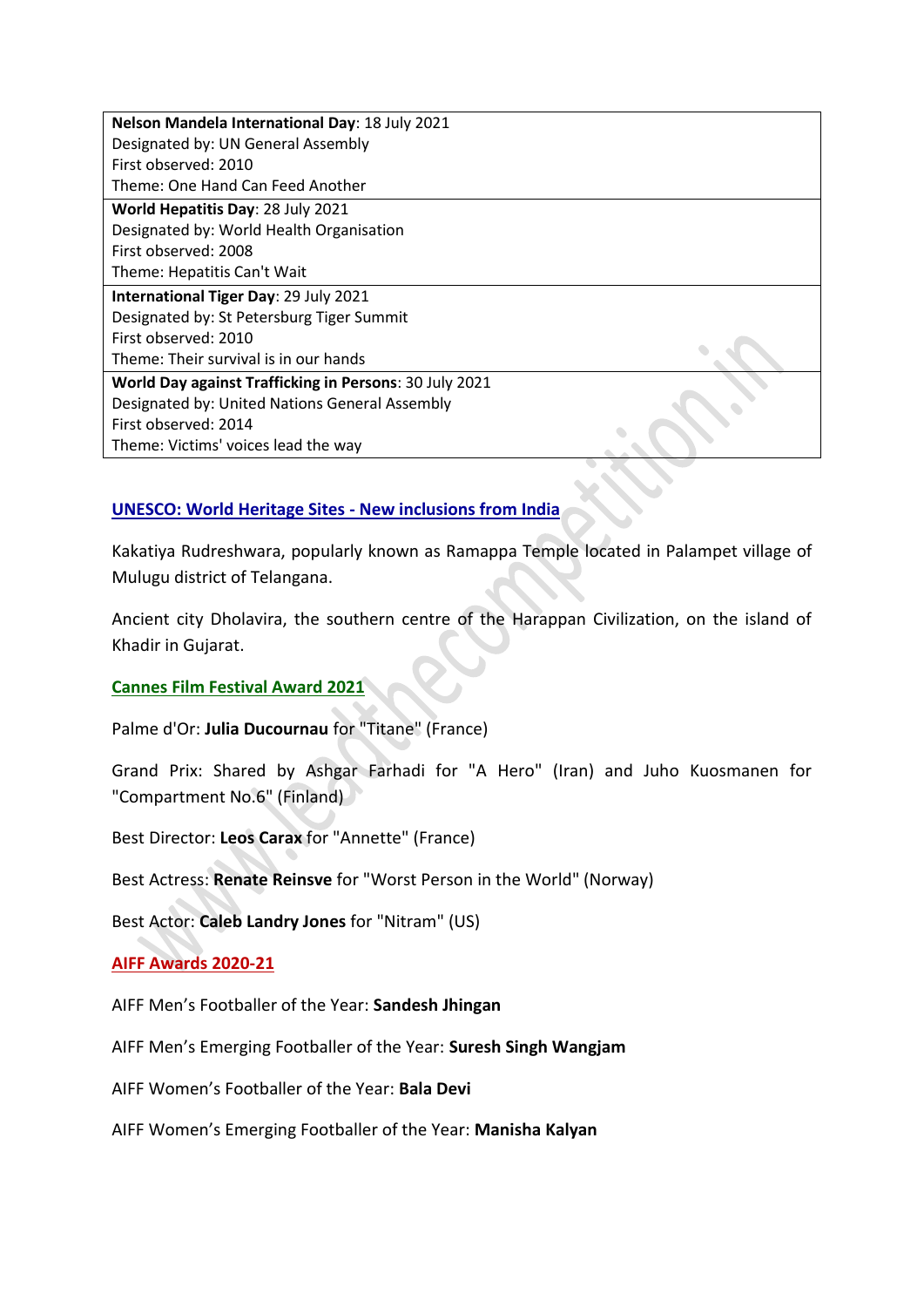### **New Shepard – Space Vehicle**

New Shepard is a vertical-takeoff, vertical-landing (VTVL), launch vehicle developed by **Blue Origin**, the aerospace manufacturer owned by Jeff Bezos.

It is a fully reusable, space vehicle composed of two principal parts: a pressurized crew capsule and a booster rocket.

The pressurized crew capsule has a volume of 15 cubic meters and can carry six people.

First crewed flight made on: **20 July 2021**

Passengers in the crew capsule:

- 1. Mr. Jeff Bezos,
- 2. Mr. Mark Bezos (younger brother of Jeff Bezos),
- 3. Ms. Wally Funk (American astronaut) and
- 4. Oliver Daemen (Dutch space tourist)

Launched from: Blue Origin West Texas launch facility

### **New Union Cabinet Ministers**

| Shri Amit Shah               | Minister of Home and Minister of Cooperation.                  |  |
|------------------------------|----------------------------------------------------------------|--|
| Shri Piyush Goyal            | Minister of Commerce and Industry, Minister of Consumer        |  |
|                              | Affairs, Food and Public Distribution and Minister of textiles |  |
| Shri Narayan Rane            | Minister of Micro, Small and Medium Enterprises                |  |
| Shri Sarbananda Sonowal      | Minister of Ports, Shipping and Waterways, and Minister of     |  |
|                              | AYUSH.                                                         |  |
| Dr Virendra Kumar            | Minister of Social Justice and Empowerment.                    |  |
| Shri Jyotiraditya Scindia    | Minister of Civil Aviation.                                    |  |
| Ramchandra<br>Prasad<br>Shri | Minister of Steel.                                             |  |
| Singh                        |                                                                |  |
| Shri Ashwini Vaishnav        | Minister of Railways, Minister of Communication &              |  |
|                              | Minister of Electronics and Information Technology.            |  |
| Shri Pashupati Kumar Paras   | Minister of Food Processing Industries.                        |  |
| Shri Kiren Rijiju            | Minister of Law and Justice.                                   |  |
| Shri Dharmendra Pradhan      | Minister of Education and Minister of Skill Development and    |  |
|                              | Entrepreneurship.                                              |  |
| Shri Raj Kumar Singh         | Minister of Power and Minister of New and Renewable            |  |
|                              | Energy.                                                        |  |
| Shri Hardeep Singh Puri      | Minister of Petroleum and Natural Gas and Minister of          |  |
|                              | Housing and Urban Affairs.                                     |  |
| Shri Mansukh Mandaviya       | Minister of Chemicals and Fertilizers and Minister of Health   |  |
|                              | and Family Welfare.                                            |  |
| Shri Bhupender Yadav         | Minister of Environment, Forest and Climate Change and         |  |
|                              | Minister of Labour and Employment.                             |  |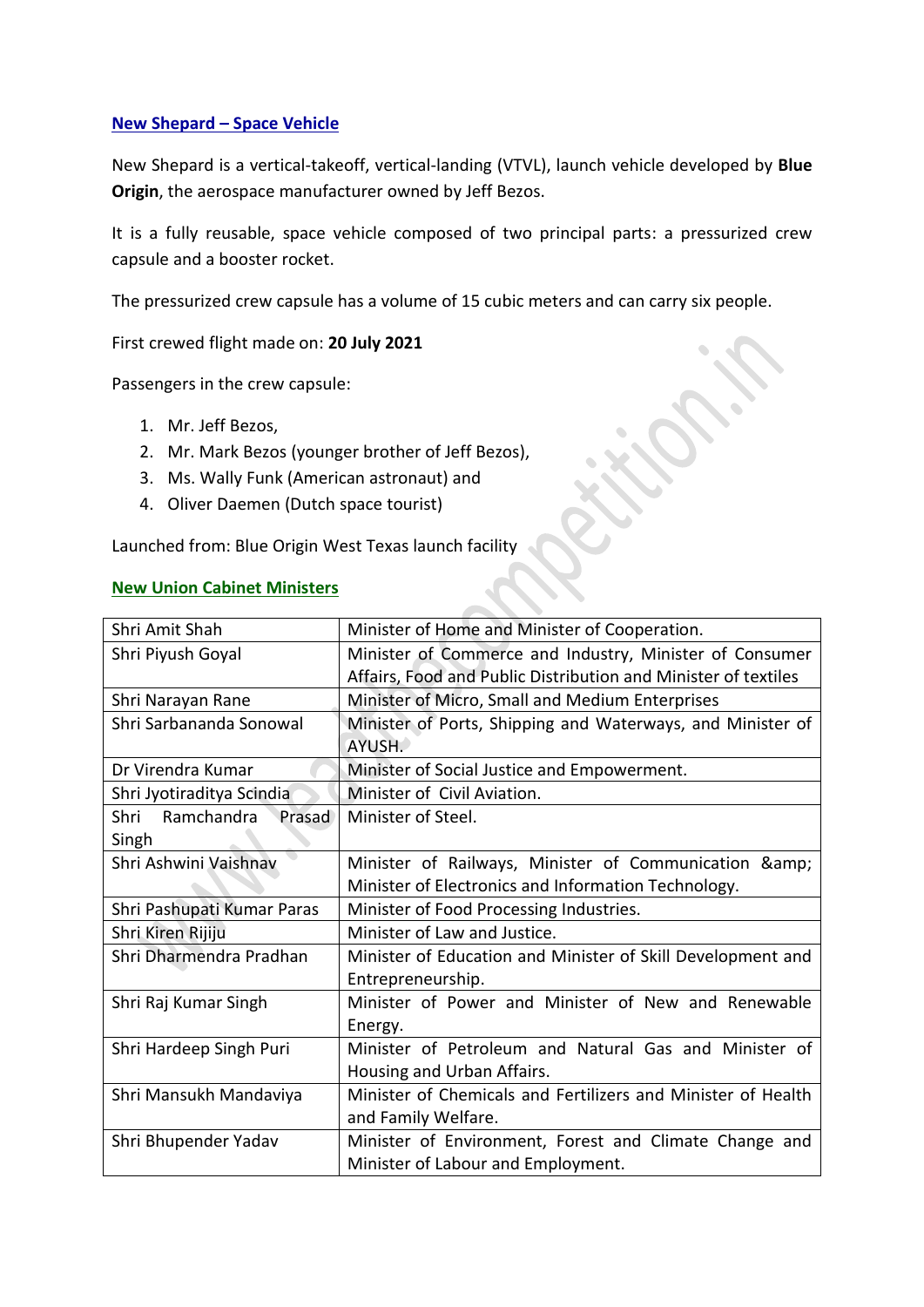| Shri Parshottam Rupala | Minister of Fisheries, Animal Husbandry and Dairying.    |  |
|------------------------|----------------------------------------------------------|--|
| Shri G Kishan Reddy    | Minister of Culture, Minister of Tourism and Minister of |  |
|                        | Development of North East Region.                        |  |
| Shri Anurag Thakur     | Minister of Information & Broadcasting and Minister of   |  |
|                        | Youth Affairs and Sports.                                |  |

The Ministry of Cooperation has been created for realising the vision Sahkar se Samriddhi. It will provide separate administrative, legal and policy framework for strengthening the cooperative movement in the country.

# **Wimbledon 2021**

| <b>Title</b>              | Winner                        | <b>Runner-up</b>                       |
|---------------------------|-------------------------------|----------------------------------------|
| <b>Gentlemens Singles</b> | Novak Djokovic (Serbia)       | Mattio Berritini (Italy)               |
| Ladies Singles            | Ashleigh Barty (Australia)    | Karolina Pliskova (Czech Republic)     |
| Gentlemens                | Nikola Mektic and Mate Pavic  | Marcel<br>Granollers<br>(Spain)<br>and |
| <b>Doubles</b>            | (Croatia)                     | Horacio Zeballos (Argentina)           |
| Ladies Doubles            | Hsieh Su-wei (Chinese Taipei) | Veronika Kudermetova and<br>Elena      |
|                           | and Elise Mertens (Belgium)   | Vesnina (Russia)                       |
| <b>Mixed Doubles</b>      | Neal Skupski (UK) and Desirae | Joe Salisbury and Harriet Dart (UK)    |
|                           | Krawczyk (USA)                |                                        |

**Contract** 

# **Books in News**

The India Story by Bimal Jalan (former RBI governor)

# **Abbreviations in News**

SAFAL: Structured Assessment for Analysing Learning levels

# **June Addendum**

# **French Open 2021**

| <b>Title</b>           | <b>Winner</b>                              | Runner-up                        |
|------------------------|--------------------------------------------|----------------------------------|
| Men's Singles          | Novak Djokovic (Serbia)                    | Stefanos Tsitsipas (Greece)      |
| Women's Singles        | Barbora Krejcikova (Czech Republic)        | Pavlyuchenkova<br>Anastasia      |
|                        |                                            | (Russia)                         |
| Men's Doubles          | Pierre-Hugues Herbert and Nicolas          | Alexander Bublik and Andrey      |
|                        | Mahut (France)                             | Golubev (Kazhakstan)             |
| <b>Women's Doubles</b> | Krejcikova<br>Katerina<br>Barbora<br>and   | Bethanie Mattek-Sands<br>(USA)   |
|                        | Siniakova (Czech Republic)                 | and Iga Swiatek (Poland)         |
| <b>Mixed Doubles</b>   | Krawczyk<br>Desirae<br>(USA)<br>and<br>Joe | Aslan<br>Elena<br>Vesnina<br>and |
|                        | Salisbury (UK)                             | Karatsev (Russia)                |